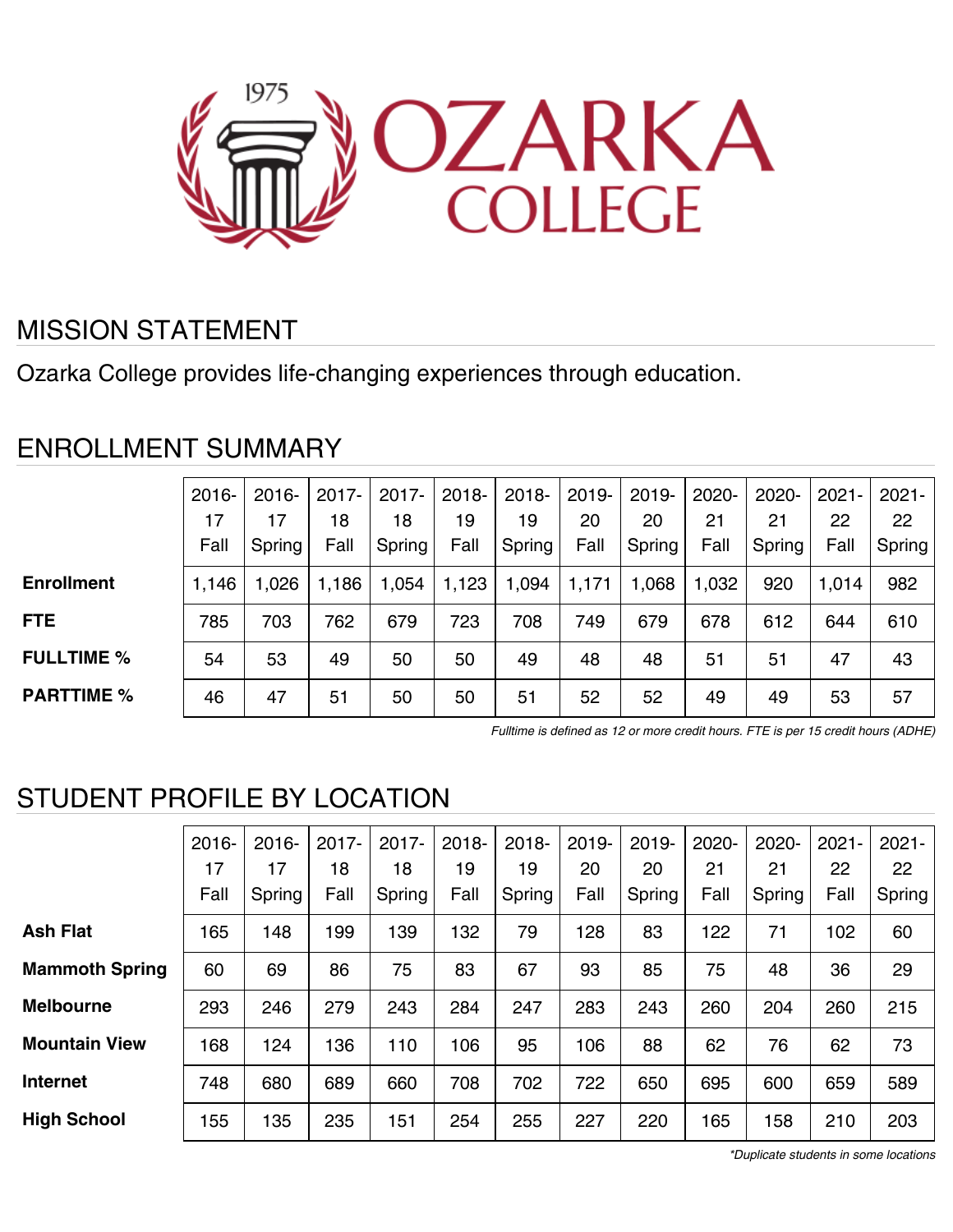### TUITION

- In-state, per credit hour: \$90
- Out-of-state, per credit hour: \$188.00\* \* Residents of Howell and Oregon Counties in Missouri receive in-state tuition.

**Approximately 90% of Ozarka College students receive some type of financial assistance including grants, loans, and scholarships.**

## DEGREE PROGRAMS

#### **ASSOCIATE OF ARTS**

• General Education

#### **ASSOCIATE OF APPLIED SCIENCE**

- Agriculture
- Automotive Service Technology
- Aviation Commercial Pilot
- Business Technology
- Culinary Arts
- General Technology
- Health Professions
- Registered Nursing
- Surgical Technology
- Welding Technology

#### **ASSOCIATE IN SCIENCE**

- Agriculture
- Business
- Criminal Justice and Corrections
- Education
- Human Services
- Information Science Technology

#### **TECHNICAL CERTIFICATES**

- Agriculture
- Auto Performance and Suspension Syst
- Automotive Repair and Troubleshooting
- Automotive Service Technology
- Aviation Private Pilot
- Business Technology
- Criminal Justice and Corrections
- Culinary Arts
- Diesel Service Technology
- Early Childhood Education
- General Studies
- Health Information Technology
- Health Professions
- Information Science Technology
- Licensed Practical Nursing
- Precision Machining Technology
- Surgical Technology
- Welding Technology

#### **CERTIFICATE PROGRAMS**

- Agribusiness
- Animal Husbandry
- Animal Science
- Aviation Instrument Rating
- Banking and Finance
- Basic Auto Repair and Troubleshooting
- Basic Culinary Arts
- Business Management
- Business Technology
- Certified Nursing Assistant
- Computer Systems
- Criminal Justice and Corrections
- Criminology
- Cybersecurity
- Diesel Technology
- Early Childhood Development
- Electrical/Elect Sys Troubleshooting
- Emergency Medical Technology
- Equine Science
- Food Service
- General Studies
- Hospitality Management
- Information Science Technology
- Internet Design Concepts
- Land Management
- Manual Machining Technology
- MIG Welding
	- Performance and Suspension Systems
	- Plant Science
	- Pre-Health Sciences
	- Small Unmanned Aircraft Systems
- Stick Welding
- Surgical Scrub Technician
- TIG Welding
- Transmissions and Brake Systems

# OZARKA COLLEGE STATISTICS

•For every dollar students invest in Ozarka College, students receive a cumulative \$12.80 in higher future income (discounted) over the course of their working career. \*

•Taxpayers see a rate of return of 10.6 % on their investment in Ozarka College. \*

•The accumulated credits achieved by former Ozarka College students over the past 30 years translated to \$36.4 million in added regional income in 2009-10 due to the higher earnings of students and increased output of businesses. \*